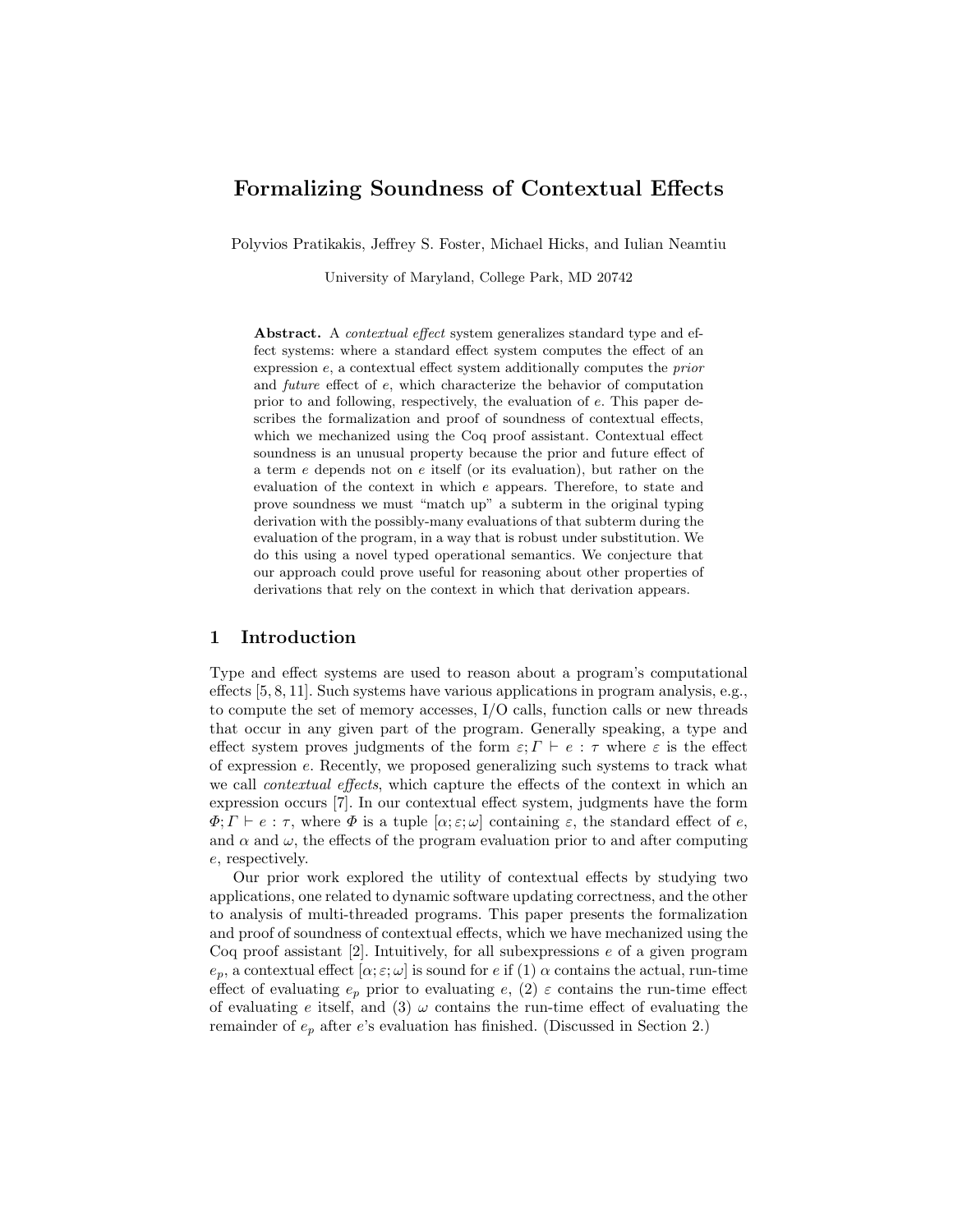There are two main challenges with formalizing this intuition to prove that our contextual effect system is sound. First, we must find a way to define what constitute the actual prior and future effects of e when it is evaluated as part of  $e_p$ . Interestingly, these effects cannot be computed compositionally (i.e., by considering the subterms of  $e$ ), as they depend on the relative position of the evaluation of e within the evaluation of  $e_p$ , and not on the evaluation of e itself. Moreover, the future effect of e models the evaluation after e has reduced to a value. In a small-step semantics, specifying the future effect by finding the end of  $e$ 's computation would be possible but awkward. Thus we opt for a big-step operational semantics, in which we can easily and naturally define the prior, standard, and future effect of every subterm in a derivation. (Section 3)

The second challenge, and the main novelty of our proof, is specifying how to match up the contextual effect  $\Phi$  of e, as determined by the *original* typing derivation of  $\Phi_p$ ;  $\Gamma \vdash e_p : \tau_p$ , with the run-time effects of e recorded in the evaluation derivation. The difficulty here is that, due to substitution, e may appear many times and in different forms in the evaluation of  $e_p$ . In particular, a value containing e may be passed to a function  $\lambda x.e'$  such that x occurs several times in  $e'$ , and thus after evaluating the application,  $e$  will be duplicated. Moreover, variables within  $e$  itself could be substituted away by other reductions. Thus we cannot just syntactically match a subterm  $e$  of the original program  $e_p$  with its corresponding terms in the evaluation derivation.

To solve this problem, we define a typed operational semantics in which each subderivation is annotated with two typing derivations, one for the term under consideration and one for its final value. Subterms in the original program  $e_p$ are annotated with subderivations of the original typing derivation  $\Phi_p$ ;  $\Gamma \vdash e_p$ :  $\tau_p$ . As subterms are duplicated and have substitutions applied to them, our semantics propagates the typing derivations in the natural way to the new terms. In particular, if  $\Phi$  is the contextual effect of subterm e of  $e_p$ , then all of the terms derived from  $e$  will also have contextual effect  $\Phi$  in the typed operational semantics. Given this semantics, we can now express soundness formally, namely that in every subderivation of the typed evaluation of a program, the contextual effect  $\Phi$  in its typing contains the run-time prior, standard, and future effects of its computation. (Section 4)

We mechanized our proof using the Coq proof assistant, starting from the framework developed by Aydemir et al [1]. We found the mechanization process worthwhile, because our proof structure, while conceptually clear, required getting a lot of details right. Most notably, typing derivations are nested inside of evaluation derivations in the typed operational semantics, and thus the proofs of each case of the lemmas are somewhat messy. Using a proof assistant made it easy to ensure we had not missed anything. We found that, modulo some typos, our paper proof was correct, though the mechanization required that we precisely define the meaning of "subderivation." (Section 5)

We believe that our approach to proving soundness of contextual effects could be useful for other systems, in particular ones in which properties of subderivations depend on their position within the larger derivation in which they appear.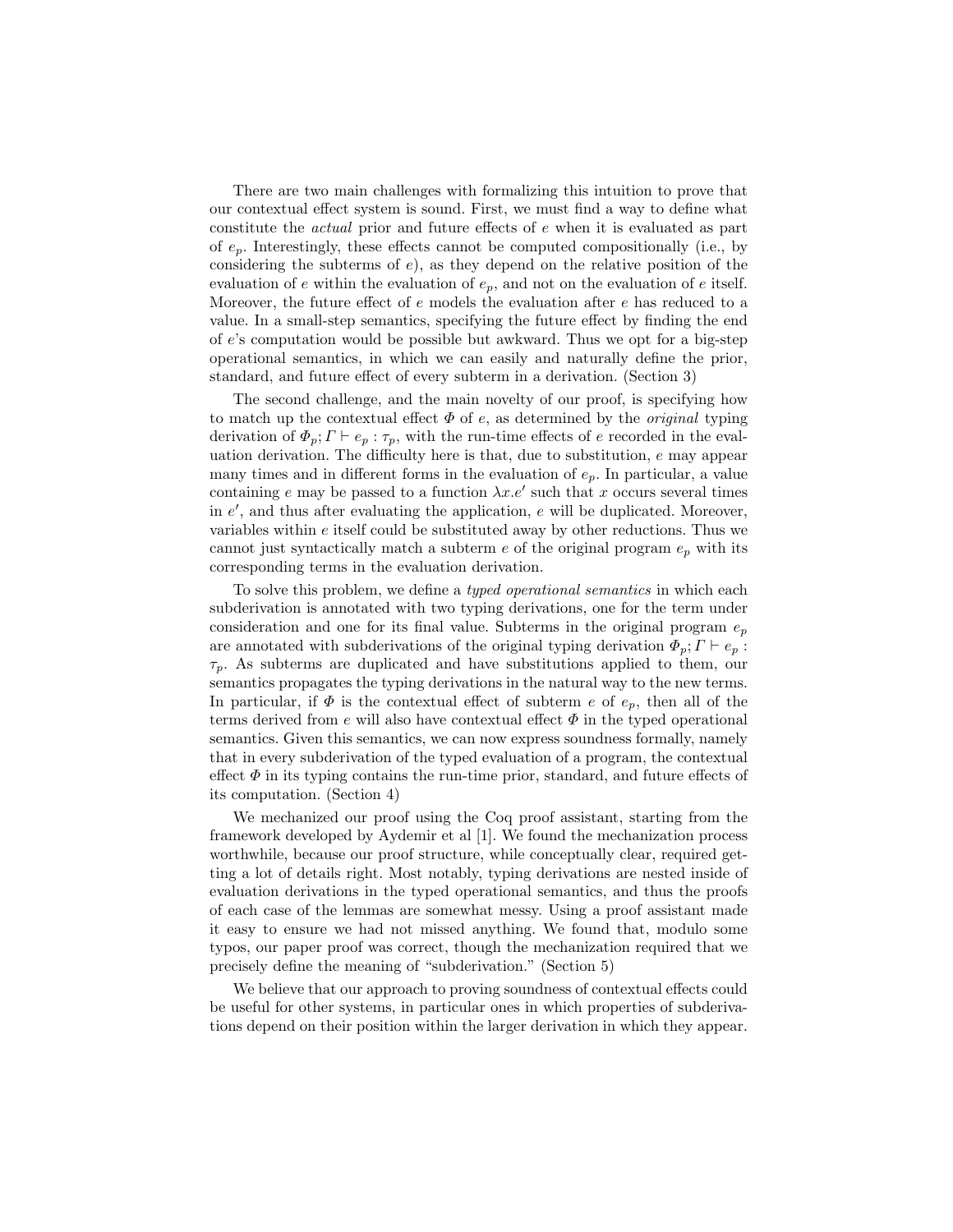```
Expressions e ::= v | x | e e | \operatorname{ref}^L e | ! e | e : = eValues v ::= n | \lambda x.e | r<sub>L</sub>Effects \alpha, \varepsilon, \omega ::= \emptyset \mid 1 \mid \{L\} \mid \varepsilon \cup \varepsilonContextual Effects \Phi ::= [\alpha; \varepsilon; \omega]Types \tau ::= int |ref^{\epsilon} \tau | \tau \longrightarrow^{\Phi} \tauEnvironments \Gamma ::= \cdot | ( \Gamma, x \mapsto \tau) | ( \Gamma, r \mapsto \tau)Labels L
```
Fig. 1. Syntax

### 2 Background: Contextual Effects

This section reviews our type and effect system, and largely follows our previous presentation [7]. Readers familiar with the system can safely skip this section.

#### 2.1 Language

Figure 1 presents our source language, a simple calculus with expressions that consist of values  $v$  (integers, functions or pointers), variables and call-by-value function application. Our language also includes updateable references, created with ref  $L$  e, along with dereference and assignment. We annotate each syntactic occurrence of ref with a label  $L$ , which serves as the abstract name for the locations allocated at that program point. Evaluating  $ref<sup>L</sup> e$  creates a pointer  $r<sub>L</sub>$ , where r is a fresh name in the heap and L is the declared label. Dereferencing or assigning to  $r<sub>L</sub>$  during evaluation has effect  ${L}$ . Note that pointers  $r<sub>L</sub>$  do not appear in the syntax of the program, but only during its evaluation. For simplicity we do not model recursive functions directly, but they can be encoded using references. Also, due to space constraints we omit let and if. They are included in the mechanized proof; supporting them is straightforward.

An effect, written  $\alpha$ ,  $\varepsilon$ , or  $\omega$ , is a possibly-empty set of labels, and may be 1, the set of all labels. A *contextual effect*, written  $\Phi$ , is a tuple  $[\alpha; \varepsilon; \omega]$ . If  $e'$  is a subexpression of e, and e' has contextual effect  $[\alpha; \varepsilon; \omega]$ , then

- The current effect  $\varepsilon$  is the effect of evaluating e' itself.
- The prior effect  $\alpha$  is the effect of evaluating e until we begin evaluating e'.
- The future effect  $\omega$  is the effect of the remainder of the evaluation of e after  $e'$  is fully evaluated.

Thus  $\varepsilon$  is the effect of  $e'$  itself,  $\alpha \cup \omega$  is the effect of the context in which  $e'$ appears, and therefore  $\alpha \cup \varepsilon \cup \omega$  is the effect of evaluating e.

To make contextual effects easier to work with, we introduce some shorthand. We write  $\Phi^{\alpha}$ ,  $\Phi^{\varepsilon}$ , and  $\Phi^{\omega}$  for the prior, current, and future effect components, respectively, of  $\Phi$ . We also write  $\Phi_{\emptyset}$  for the empty effect [1;  $\emptyset$ ; 1]—by subsumption, discussed below, an expression with this effect may appear in any context. For brevity, whenever it is clear we will refer to contextual effects simply as effects.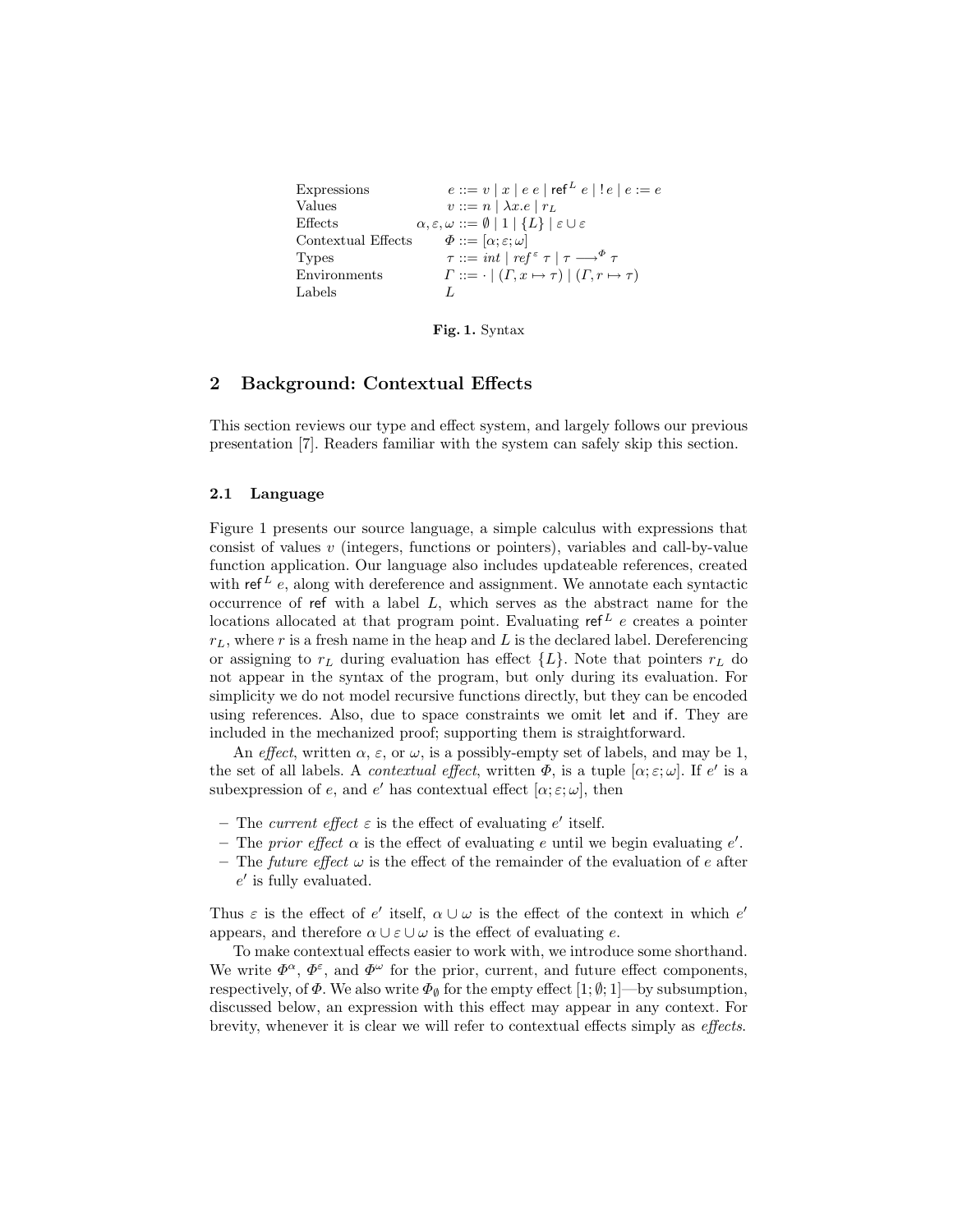(TINT)
$$
\frac{\Phi_{\emptyset}; \Gamma \vdash n : int}{\Phi_{\emptyset}; \Gamma \vdash n : int}
$$
 (TVAR) $\frac{\Gamma(x) = \tau}{\Phi_{\emptyset}; \Gamma \vdash x : \tau}$   
\n $\Phi_1; \Gamma \vdash e_1 : \tau_1 \longrightarrow^{\Phi_f} \tau_2$   
\n(TLAM) $\frac{\Phi; \Gamma, x : \tau' \vdash e : \tau}{\Phi_{\emptyset}; \Gamma \vdash \lambda x.e : \tau' \longrightarrow^{\Phi} \tau}$  (TAPP) $\frac{\Phi_1 \vdash \Phi_2 \rash \Phi_f \longrightarrow \Phi}{\Phi; \Gamma \vdash e_1 e_2 : \tau_2}$   
\n $\frac{\Phi_1; \Gamma \vdash e : ref^{\epsilon} \tau}{\Phi; \Gamma \vdash ref^{\epsilon} e : ref^{\{L\}} \tau}$  (TDEF) $\frac{\Phi_2^{\epsilon} = \varepsilon \Phi_1 \rash \Phi_2 \rash \Phi}{\Phi; \Gamma \vdash e : \tau}$   
\n(TASSIGN) $\frac{\Phi_1; \Gamma \vdash e : ref^{\epsilon} \tau \Phi_2; \Gamma \vdash e_2 : \tau \Phi_3^{\epsilon} = \varepsilon \Phi_1 \rash \Phi_2 \rash \Phi_3 \rash \Phi}{\Phi; \Gamma \vdash e_1 := e_2 : \tau}$   
\n(TLoc) $\frac{\Gamma(r) = \tau}{\Phi_{\emptyset}; \Gamma \vdash r \bot : ref^{\{L\}} \tau}$  (TSUB) $\frac{\tau' \leq \tau \Phi' \leq \Phi}{\Phi; \Gamma \vdash e : \tau}$   
\n $\Phi_1 = [\alpha_1; \varepsilon_1; (\varepsilon_2 \cup \omega_2)] \Phi_2 = [(\varepsilon_1 \cup \alpha_1); \varepsilon_2; \omega_2]$   
\n(XFLOW-CTXT) $\frac{\Phi = [\alpha_1; (\varepsilon_1 \cup \varepsilon_2); \omega_2]}{\Phi_1 \rash \Phi_2 \rash \Phi}$   
\n(SINT) $\frac{\tau'_1 \leq \tau_1 \tau_2 \leq \tau'_2 \qquad \Phi \leq \Phi'}{\tau_1 \rash \tau' \tau}$  (SCTXT) $\frac{\alpha_2 \subseteq \alpha_1 \epsilon_1 \in \varepsilon_2 \wedge \omega_2}{[\alpha_1; \varepsilon_1; \omega_1] \leq [\alpha_2; \$ 

#### Fig. 2. Typing

### 2.2 Typing

Figure 2 presents our contextual type and effect system. The rules prove judgments of the form  $\Phi$ ;  $\Gamma \vdash e : \tau$ , meaning in type environment  $\Gamma$ , expression e has type  $\tau$  and contextual effect  $\Phi$ .

Types  $\tau$ , listed in Figure 1, include the integer type *int*; reference types  $ref^{\varepsilon}$ , which denote a reference to memory location of type  $\tau$  where the reference itself is annotated with a label  $L \in \varepsilon$ ; and function types  $\tau \longrightarrow^{\Phi} \tau'$ , where  $\tau$  and  $\tau'$  are the domain and range types, respectively, and the function has contextual effect  $\Phi$ . Environments  $\Gamma$ , defined in Figure 1, are maps from variable names or (unlabeled) pointers to types.

The first two rules, (TInt) and (TVar), assign the expected types and the empty effect, since values have no effect. Rule  $(TLAM)$  types the function body  $e$ and annotates the function's type with the effect of e. The expression as a whole has no effect, since the function produces no run-time effects until it is actually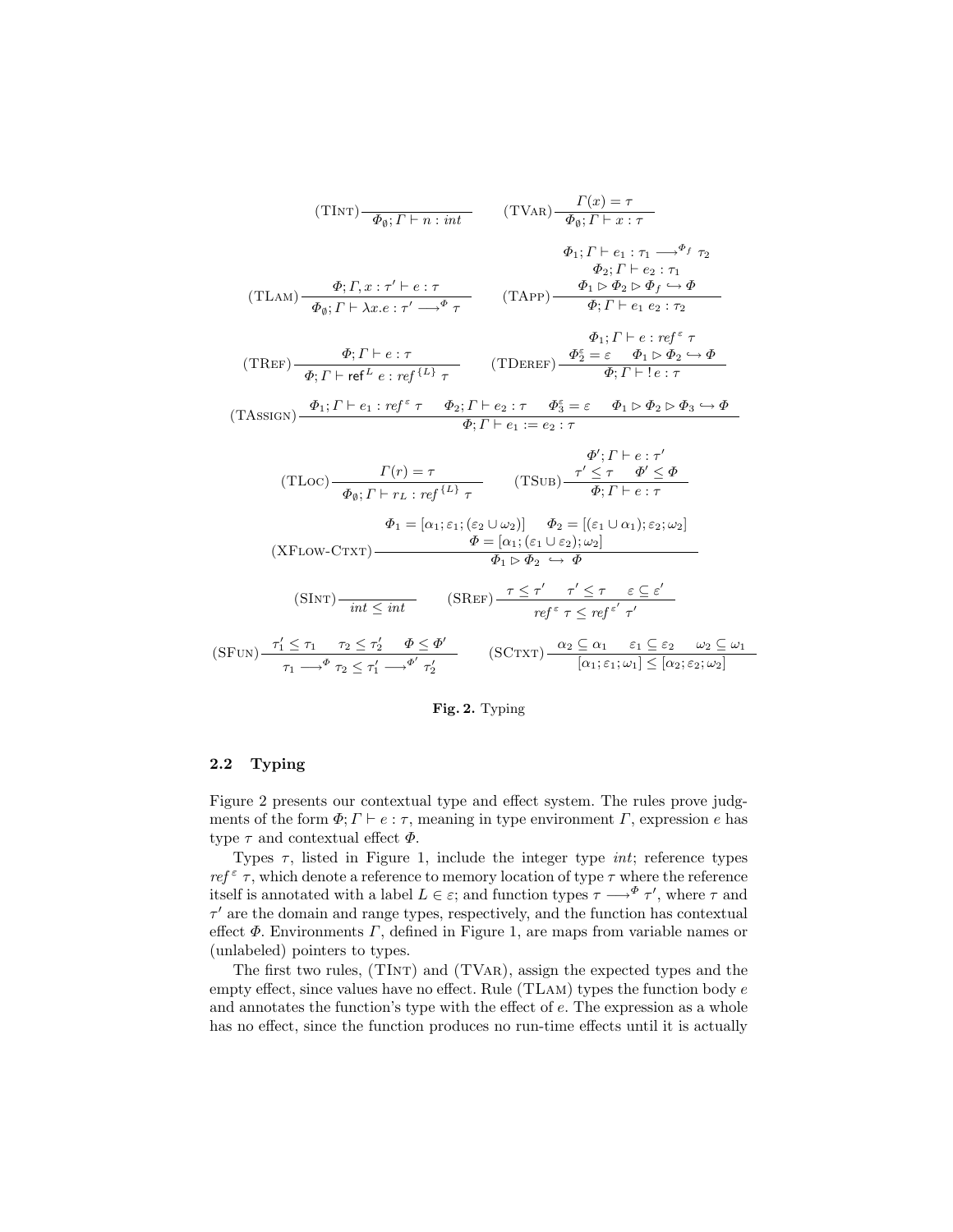called. Rule (TAPP) types function application, which combines  $\Phi_1$ , the effect of  $e_1$ , with  $\Phi_2$ , the effect of  $e_2$ , and  $\Phi_f$ , the effect of the function. We specify the sequencing of effects with the combinator  $\Phi_1 \triangleright \Phi_2 \hookrightarrow \Phi$ , defined by (XFLOW-CTXT). Since  $e_1$  evaluates before  $e_2$ , this rule requires that the future effect of  $e_1$ be  $\varepsilon_2 \cup \omega_2$ , i.e., everything that happens during the evaluation of  $e_2$ , captured by  $\varepsilon_2$ , plus everything that happens after, captured by  $\omega_2$ . Similarly, the past effect of  $e_2$  must be  $\varepsilon_1 \cup \alpha_1$ , since  $e_2$  is evaluated just after  $e_1$ . Lastly, the effect  $\Phi$  of the entire expression has  $\alpha_1$  as its prior effect, since  $e_1$  is evaluated first;  $\omega_2$  as its future effect, since  $e_2$  is evaluated last; and  $\varepsilon_1 \cup \varepsilon_2$  as its current effect, since both  $e_1$  and  $e_2$  are evaluated. We write  $\Phi_1 \triangleright \Phi_2 \triangleright \Phi_3 \hookrightarrow \Phi$  as shorthand for  $(\Phi_1 \rhd \Phi_2 \hookrightarrow \Phi') \wedge (\Phi' \rhd \Phi_3 \hookrightarrow \Phi).$ 

(TREF) types memory allocation, which has no effect but places the annotation L into a singleton effect  $\{L\}$  on the output type. This singleton effect can be increased as necessary by using subsumption. (TDEREF) types the dereference of a memory location of type  $ref^{\epsilon} \tau$ . In a standard effect system, the effect of ! e is the effect of e plus the effect  $\varepsilon$  of accessing the pointed-to memory. Here, the effect of e is captured by  $\Phi_1$ , and because the dereference occurs after e is evaluated, (TDEREF) puts  $\Phi_1$  in sequence just before some  $\Phi_2$  such that  $\Phi_2$ 's current effect is  $\varepsilon$ . Therefore by (XFLOW-CTXT),  $\Phi^{\varepsilon}$  is  $\Phi_1^{\varepsilon} \cup \varepsilon$ , and  $e$ 's future effect  $\Phi_1^{\omega}$  must include  $\varepsilon$  and the future effect of  $\Phi_2$ . On the other hand,  $\Phi_2^{\omega}$  is unconstrained by this rule, but it will be constrained by the context, assuming the dereference is followed by another expression. (TAssign) is similar to (TDEREF), combining the effects  $\Phi_1$  and  $\Phi_2$  of its subexpressions with a  $\Phi_3$ whose current effect is  $\varepsilon$ . (TLoc) gives a pointer  $r<sub>L</sub>$  the type of a reference to the type of  $r$  in  $\Gamma$ .

Finally, (TSub) introduces subsumption on types and effects. The judgments  $\tau' \leq \tau$  and  $\Phi' \leq \Phi$  are defined at the bottom of Figure 2. (SINT), (SREF), and (SFun) are standard, with the usual co- and contravariance where appropriate. (SCtxt) defines subsumption on effects, which is covariant in the current effect, as expected, and contravariant in both the prior and future effects. To understand the contravariance, first consider an expression e with future effect  $\omega_1$ . Since  $\omega_1$ should contain (i.e., be a superset of) the locations that may be accessed in the future, we can use e in any context that accesses at most locations in  $\omega_1$ . Similarly, since past effects should contain the locations that were accessed in the past, we can use e in any context that accessed at most locations in  $\alpha_1$ .

### 3 Operational Semantics

As discussed in the introduction, to establish the soundness of the static semantics we must address two concerns. First, we must give an operational semantics that specifies the run-time contextual effects of each subterm  $e$  appearing in the evaluation of a term  $e_p$ . Second, we must find a way to match up subterms e that arise in the evaluation of  $e_p$  with the corresponding terms  $e'$  in the unevaluated  $e_p$ , to see whether the effects ascribed to the original terms  $e'$  by the type system approximate the actual effects of the subterms e. This section defines an opera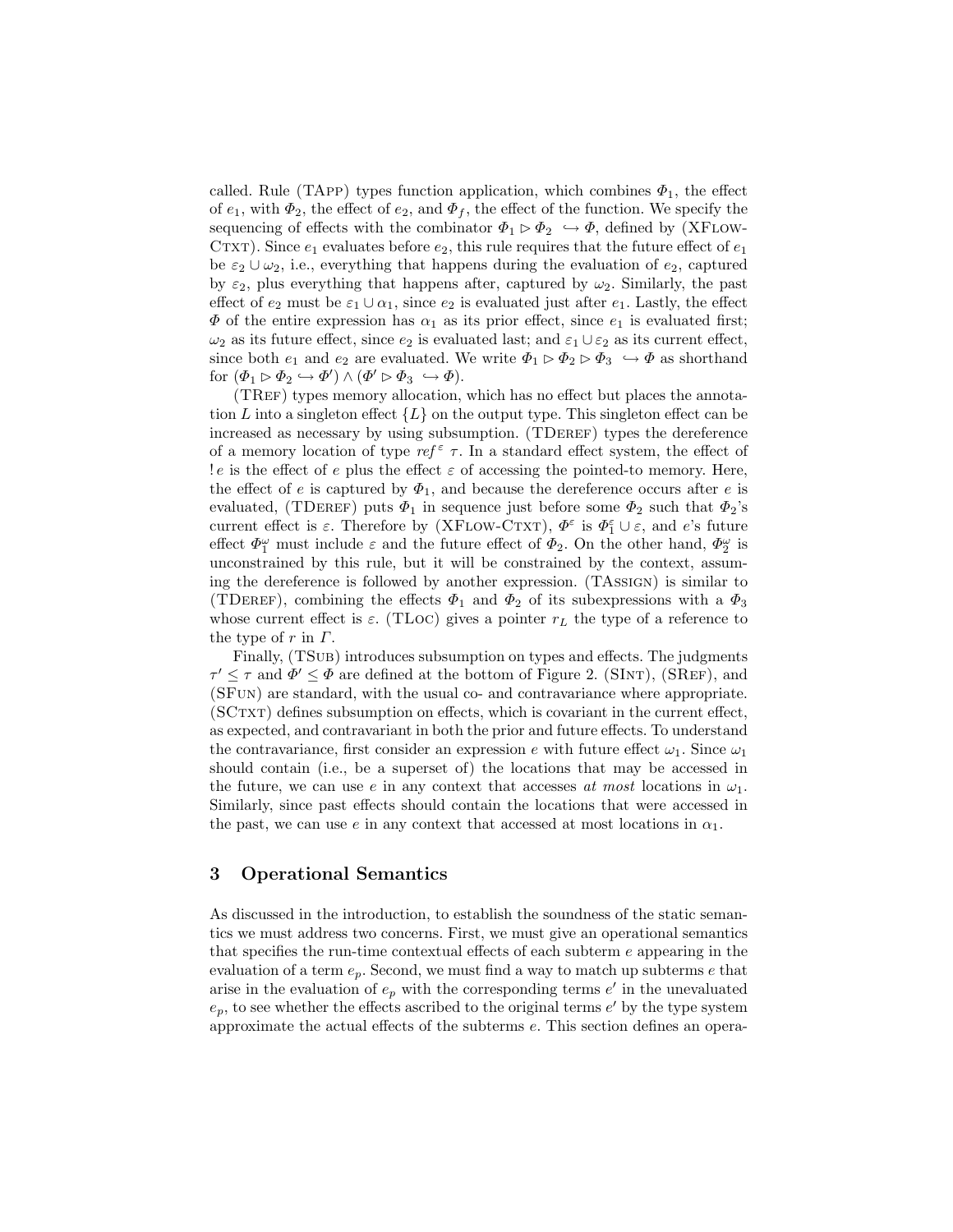tional semantics that addresses the first concern, and the next section augments it to address the second concern, allowing us to prove our system sound.

#### 3.1 The Problem of Future Effects

Consider an expression e appearing in program  $e_p$ . We write  $e_p = C[e]$  for a context C, to make this relationship more clear. Using a small-step operational semantics, we can intuitively view the contextual effects of  $e$  as follows:

$$
\underbrace{C[e] \rightarrow \cdots \rightarrow}_{\text{prior effect } \alpha} C'[e] \underbrace{\rightarrow C'[e'] \rightarrow \cdots \rightarrow C'[v]}_{\text{standard effect } \varepsilon} C'[v] \underbrace{\rightarrow \cdots \rightarrow v_p}_{\text{future effect } \omega}
$$

(The evaluation of  $e_p$  could contain several evaluations of  $e$ , each of which could differ from e according to previous substitutions of e's free variables, but we ignore these difficulties for now and consider them in the next section.)

For this evaluation, the actual, run-time prior effect  $\alpha$  of e is the effect of the evaluation that occurs before e starts evaluating, the actual standard effect  $\varepsilon$  of e is the effect of the evaluation of e to a value v, and the actual future effect  $\omega$  of e is the effect of the remainder of the computation. For every expression in the program, there exist similar partitions of the evaluation to define the appropriate contextual effects.

However, while this picture is conceptually clear, formalizing contextual effects, particularly future effects, is awkward in small-step semantics. Suppose we have some contextual effect  $\Phi$  associated with subterm e in the context  $C'[e]$ above. Then  $\Phi^{\omega}$ , the future effect of subterm e, models everything that happens after we evaluate to  $C'[v]$ —but that happens some arbitrary number of steps after we begin evaluating  $C'[e]$ , making it difficult to associate with the subterm e. We could solve this problem by inserting "brackets" into the semantics to identify the end of a subterm's evaluation, but that adds complication, especially since there are many different subterms whose contextual effects we wish to track and prove sound.

Our solution to this problem is to use big-step semantics, since in big-step semantics, each subderivation is a full evaluation. This lets us easily identify both the beginning and the end of each sub-evaluation in the derivation tree, and gives us a natural specification of contextual effects.

#### 3.2 Big-Step Semantics

Figure 3 shows key rules in a big-step operational semantics for our language. Reductions operate on *configurations*  $\langle \alpha, \omega, H, e \rangle$ , where  $\alpha$  and  $\omega$  are the sets of locations accessed before and after that point in the evaluation, respectively; H is the heap (a map from locations  $r$  to values); and  $e$  is the expression to be evaluated. Evaluations have the form

$$
\langle \alpha, \omega, H, e \rangle \longrightarrow_{\varepsilon} \langle \alpha', \omega', H', R \rangle
$$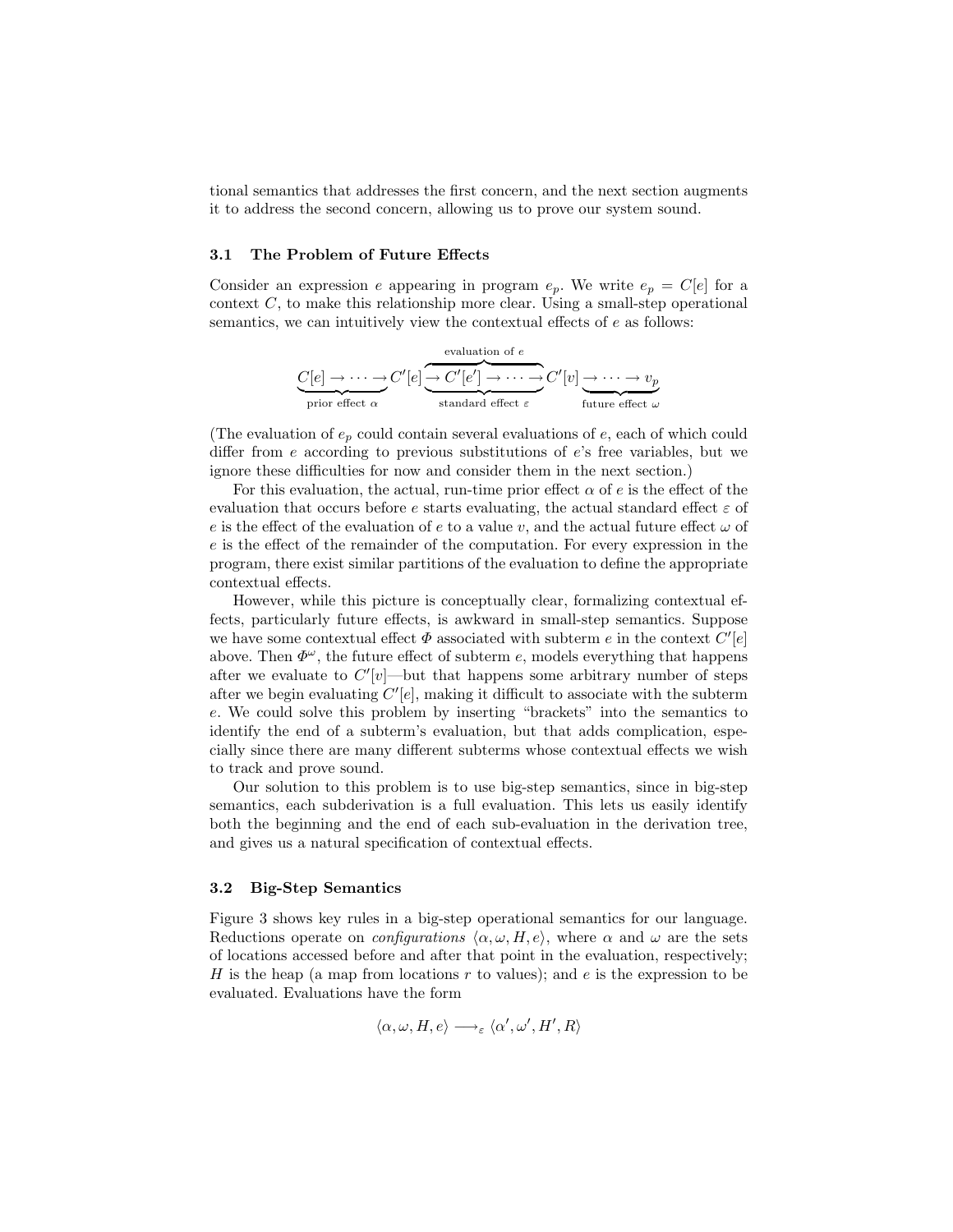$$
[\text{ID}] \frac{}{\langle \alpha, \omega, H, v \rangle \longrightarrow_{\theta} \langle \alpha, \omega, H, v \rangle} \qquad \text{Hegps } H ::= \emptyset \mid H, r \mapsto v
$$
\n
$$
[\text{REF}] \frac{\langle \alpha, \omega, H, e \rangle \longrightarrow_{\varepsilon} \langle \alpha', \omega', H', v \rangle \qquad r \notin \text{dom}(H')}{\langle \alpha, \omega, H, \text{ref}^L e \rangle \longrightarrow_{\varepsilon} \langle \alpha', \omega', (H', r \mapsto v), r_L \rangle}
$$
\n
$$
[\text{DEREF}] \frac{\langle \alpha, \omega, H, e \rangle \longrightarrow_{\varepsilon} \langle \alpha', \omega' \cup \{L\}, H', r_L \rangle \qquad r \in \text{dom}(H')}{\langle \alpha, \omega, H, ! e \rangle \longrightarrow_{\varepsilon \cup \{L\}} \langle \alpha' \cup \{L\}, \omega', H', H'(r) \rangle}
$$
\n
$$
\langle \alpha, \omega, H, e_1 \rangle \longrightarrow_{\varepsilon_1} \langle \alpha_1, \omega_1, H_1, r_L \rangle
$$
\n[ASSIGN] 
$$
\frac{\langle \alpha_1, \omega_1, H_1, e_2 \rangle \longrightarrow_{\varepsilon_2} \langle \alpha_2, \omega_2 \cup \{L\}, (H_2, r \mapsto v'), v \rangle}{\langle \alpha, \omega, H, e_1 := e_2 \rangle \longrightarrow_{\varepsilon_1 \cup \varepsilon_2 \cup \{L\}} \langle \alpha_2 \cup \{L\}, \omega_2, (H_2, r \mapsto v), v \rangle}
$$
\n
$$
\langle \alpha, \omega, H, e_1 \rangle \longrightarrow_{\varepsilon_1} \langle \alpha_1, \omega_1, H_1, \lambda x. e \rangle
$$
\n
$$
\langle \alpha_1, \omega_1, H_1, e_2 \rangle \longrightarrow_{\varepsilon_2} \langle \alpha_2, \omega_2, H_2, v_2 \rangle
$$
\n[CALL] 
$$
\frac{\langle \alpha_2, \omega_2, H_2, e[x \mapsto v_2] \rangle \longrightarrow_{\varepsilon_3} \langle \alpha', \omega', H', v \rangle}{\langle \alpha, \omega, H, e_1 e_2 \rangle \longrightarrow_{\varepsilon_1 \cup \varepsilon_2 \cup \varepsilon_3} \langle \alpha', \omega', H', v \rangle}
$$
\n[DE

### Fig. 3. Operational Semantics

where  $\varepsilon$  is the effect of evaluating e and R is the result of reduction, either a value  $v$  or  $err$ , indicating evaluation failed. Intuitively, as evaluation proceeds, labels move from the future effect  $\omega$  to the past effect  $\alpha$ .

With respect to the definitions of Section 3.1, the prior effect  $\alpha$  in Section 3.1 corresponds to  $\alpha$  here, and the future effect  $\omega$  in Section 3.1 corresponds to  $\omega'$ here. The future effect  $\omega$  before the evaluation of e contains both the future and the standard effect of e, i.e.,  $\omega = \omega \cup \varepsilon$ . Similarly, the past effect  $\alpha'$  after the evaluation of e contains the past effect  $\alpha$  and the effect of e, i.e.,  $\alpha' = \alpha \cup \varepsilon$ . We prove below that our semantics preserves this property.

The reduction rules are straightforward. [ID] reduces a value to itself without changing the state or the effects. [REF] generates a fresh location  $r$ , which is bound in the heap to v and evaluates to  $r<sub>L</sub>$ . [DEREF] reads the location r in the heap and adds  $L$  to the standard evaluation effect. This rule requires that the future effect after evaluating e have the form  $\omega' \cup \{L\}$ , i.e., L must be in the future effect after evaluating e, but prior to dereferencing the result. Then L is added to  $\alpha'$  in the output configuration of the rule. Notice that  $\omega' \cup \{L\}$  is a standard union, hence L may also be in  $\omega'$ , which allows the same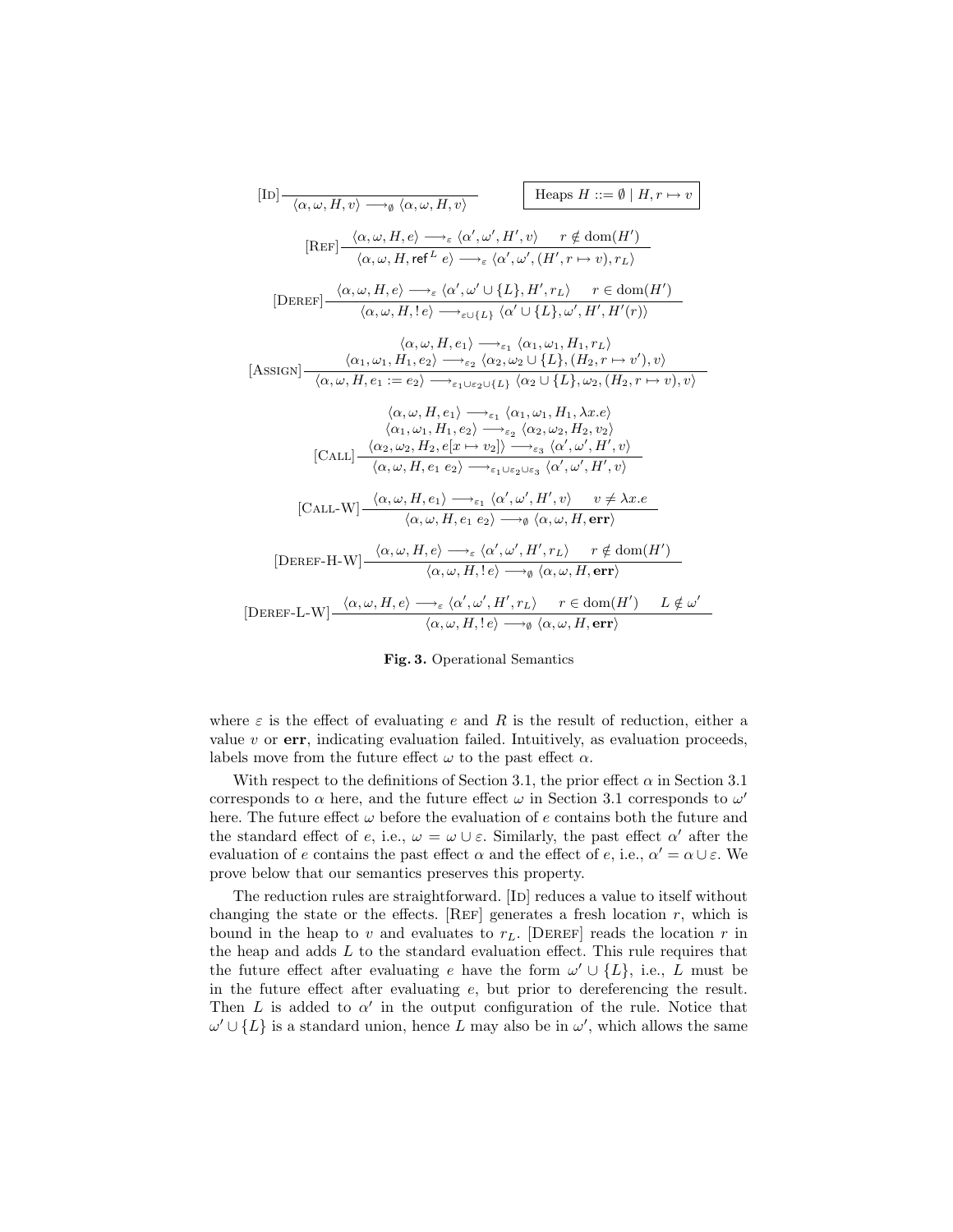location to be accessed multiple times. Also note that we require  $L$  to be in the future effect just after the evaluation of e, but do not require that it be in  $\omega$ . However, this will actually hold—below we prove that  $\omega = \omega' \cup \{L\} \cup \varepsilon$ , and in general when the semantics takes a step, effects move from the future to the past. [AssIGN] behaves similarly to [DEREF]. [CALL] evaluates the first expression to a function, the second expression to a value, and then the function body with the formal argument replaced by the actual argument. Our semantics also includes rules [CALL-W], [DEREF-H-W] and [DEREF-L-W] that produce err when the program tries to access a location that is not in the future effect of the input, or when values are used at the wrong type. Our system includes similar error rules for assignment (not shown).

### 3.3 Standard Effect Soundness

We can now prove standard effect soundness. First, we prove an *adequacy* property of our semantics that helps ensure they make sense:

Lemma 1 (Adequacy of Semantics). If  $\langle \alpha, \omega, H, e \rangle \longrightarrow_{\varepsilon} \langle \alpha', \omega', H', v \rangle$ , then  $\alpha' = \alpha \cup \varepsilon$  and  $\omega = \omega' \cup \varepsilon$ .

This lemma formalizes our intuition that labels move from the future to prior effect during evaluation.

We can then prove that the static  $\Phi^{\varepsilon}$  associated to a term by our type and effect system soundly approximates the actual effect  $\varepsilon$  of an expression. We ignore actual effects  $\alpha$  and  $\omega$  by setting them to 1. We say heap H is well-typed under  $\Gamma$ , written  $\Gamma \vdash H$ , if  $dom(\Gamma) = dom(H)$  and for every  $r \in dom(H)$ , we have  $\Phi_{\emptyset}$ ;  $\Gamma \vdash H(r) : \Gamma(r)$ . The standard effect soundness lemma is:

#### Theorem 1 (Standard Effect Soundness). If

1.  $\Phi$ ;  $\Gamma \vdash e : \tau$ , 2.  $\Gamma \vdash H$  and 3.  $\langle 1, 1, H, e \rangle \longrightarrow_{\varepsilon} \langle 1, 1, H', R \rangle$ 

then there is a  $\Gamma'$  such that:

1. R is a value v for which  $\Phi_{\emptyset}$ ;  $(\Gamma', \Gamma) \vdash v : \tau$ , 2.  $(\Gamma', \Gamma) \vdash H'$  and 3.  $\varepsilon \subseteq \varPhi^{\varepsilon}$ .

Here  $(\Gamma', \Gamma)$  is the concatenation of environments  $\Gamma'$  and  $\Gamma$ . The proof of this theorem is by induction on the evaluation derivation, and follows traditional type-and-effect system proofs, adapted for our semantics.

Next, we prove that if the program evaluates to a value, then there is a *canon*ical evaluation in which the program evaluates to the same value, but starting with an empty  $\alpha$  and ending with an empty  $\omega$ . This will produce an evaluation derivation with the *most precise*  $\alpha$  and  $\omega$  values for every configuration, which we can then prove we soundly approximate using our type and effect system.

**Lemma 2 (Canonical Evaluation).** If  $\langle 1, 1, H, e \rangle \longrightarrow_{\varepsilon} \langle 1, 1, H', v \rangle$  then there exists a derivation  $\langle \emptyset, \varepsilon, H, e \rangle \longrightarrow_{\varepsilon} \langle \varepsilon, \emptyset, H', v \rangle$ .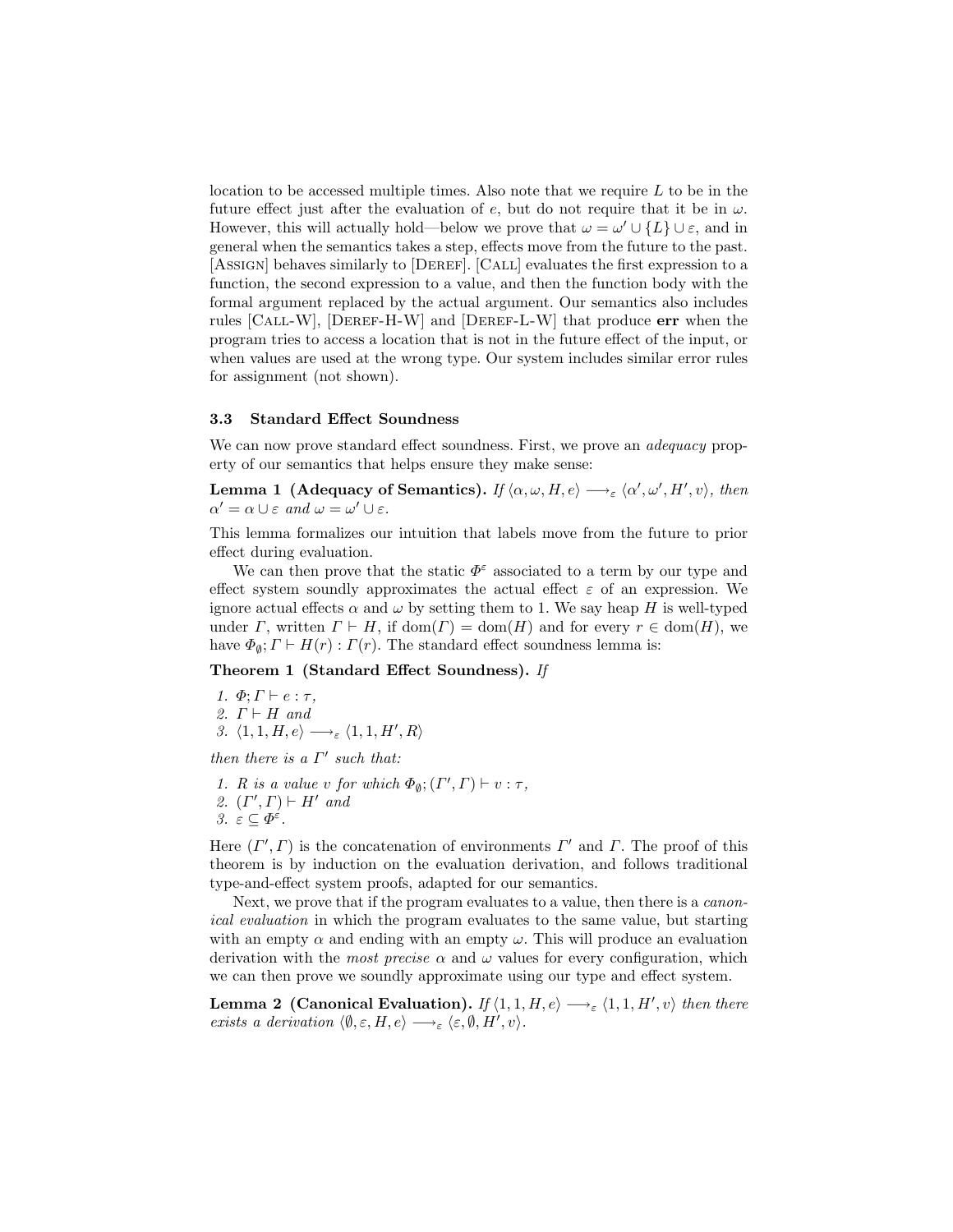## 4 Contextual Effect Soundness

Now we turn to proving contextual effect soundness. We aim to show that the prior and future effect of some subterm  $e$  of a program  $e_p$  approximate the evaluation of  $e_p$  before and after, respectively, the evaluation of e. Suppose for the moment that  $e_p$  contains no function applications. As a result, an evaluation derivation  $D_p$  of  $e_p$  according to the operational semantics in Figure 3 will be isomorphic to a typing derivation  $T_p$  of  $e_p$  according to the rules in Figure 2. In this situation, soundness for contextual effects is easy to define. For any subterm e of  $e_p$ , we have an evaluation derivation D and a typing derivation T:

$$
D::\langle \alpha, \omega, H, e \rangle \longrightarrow_{\varepsilon} \langle \alpha', \omega', H', v \rangle \qquad T::\Phi; \Gamma \vdash e : \tau
$$

where D is a subderivation of  $D_p$  and T is a subderivation of  $T_p$ . Then the prior and future effects computed by our contextual effect system are sound if  $\alpha \subseteq \Phi^{\alpha}$ (the effect of the evaluation before e is contained in  $\Phi^{\alpha}$ ) and  $\omega' \subseteq \Phi^{\omega}$  (the effect of the evaluation after v is contained in  $\Phi^{\omega}$ ).

For example, consider the evaluation of  $!(\text{ref}^L n)$ .

$$
\begin{array}{c}\n\text{(IB)} \quad \dfrac{\langle\langle \mathbf{B},\mathbf{B}\cup\{L\},H,n\rangle \longrightarrow \langle\emptyset,\emptyset\cup\{L\},H,n\rangle}{\langle\emptyset,\emptyset\cup\{L\},H,\mathrm{ref}^L\ n\rangle \longrightarrow \langle\emptyset,\emptyset\cup\{L\},(H,r_L\mapsto n),r_L\rangle} \\
\hline\n\langle\emptyset,\emptyset\cup\{L\},H,!(\mathrm{ref}^L\ n)\rangle \longrightarrow_{\{L\}}\langle\emptyset\cup\{L\},\emptyset,(H,r_L\mapsto n),n\rangle\n\end{array}
$$

Here is the typing derivation (where we have rolled a use of  $(TSUB)$  into  $(TINT)$ ):

$$
(\text{TInt}^{\cdot}) \quad \frac{(\text{TInt}^{\cdot}) \quad \boxed{[\emptyset; \emptyset; \{L\}]; \cdot \vdash n : int}}{[\emptyset; \emptyset; \{L\}]; \cdot \vdash \text{ref}^{L} \ n : ref^{L} \ int}
$$
\n
$$
(\text{TDEF}) \quad \frac{[\emptyset; \{L\}; \emptyset]^{\varepsilon} = \{L\} \quad [\emptyset; \emptyset; \{L\}] \rhd [\emptyset; \{L\}; \emptyset] \hookrightarrow [\emptyset; \{L\}; \emptyset]}{[\emptyset; \{L\}; \emptyset]; \cdot \vdash ! (\text{ref}^{L} \ n) : int}
$$

We can see that these derivations are isomorphic, and thus it is easy to read the contextual effect from the typing derivation for  $ref<sup>L</sup> n$  and to match it up with the actual effect of the corresponding subderivation of the evaluation derivation.

Unfortunately, function applications add significant complication because  $D_p$ and  $T_p$  are no longer isomorphic. Indeed, a subterm e of the original program  $e_p$  may appear multiple times in  $D_p$ , possibly with substitutions applied to it. For example, consider the term  $(\lambda x. x, x)$  ref<sup>L</sup> n (where we introduce the sequencing operator; with the obvious semantics, for brevity), typed as:

$$
\begin{array}{c}\n\text{(TLAM)} \quad \frac{\Phi_f; \Gamma, x : \text{ref}^{\{L\}} \text{ int } \vdash !x; !x : \text{int} \quad \text{(TLAM)} \quad \overline{\Phi_{\emptyset}; \Gamma \vdash \lambda x. !x; !x : \text{ref}^{\{L\}} \text{ int } \longrightarrow^{\Phi_f} \text{ int} \quad (T_1) \quad \text{(TAPP)} \quad \text{(TAPP)} \quad \overline{\Phi_{\emptyset} \rhd \Phi_{\emptyset} \rhd \Phi_{\emptyset} \rightarrow \Phi} \quad \text{(TAPP)} \quad \text{(TAPP)} \quad \overline{\Phi; \Gamma \vdash (\lambda x. !x; !x) \text{ ref}^L \ n : \text{int}}\n\end{array}
$$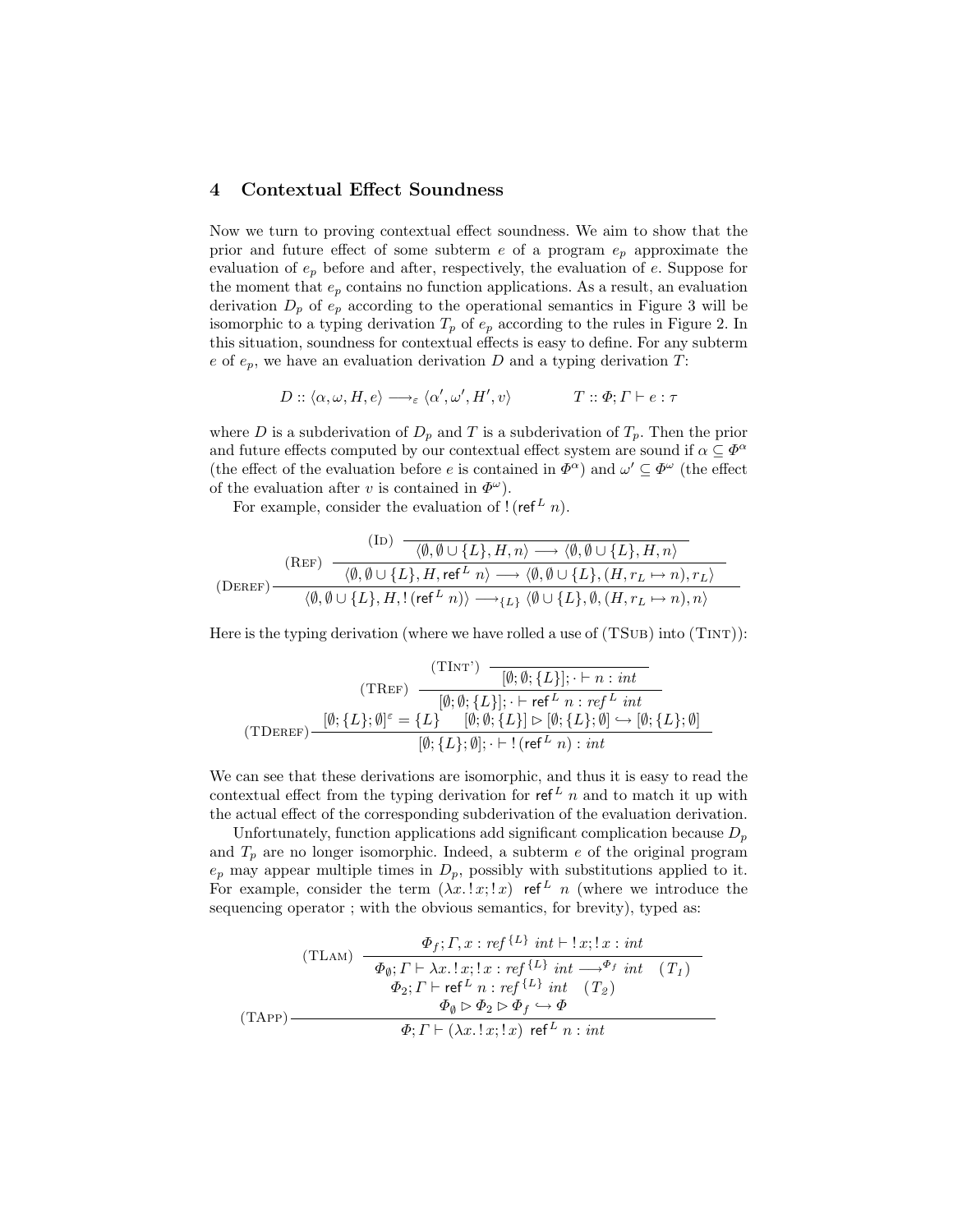The evaluation derivation has the following structure:

$$
\langle \emptyset, \emptyset \cup \{L\}, H, (\lambda x. ! x; ! x) \rangle \longrightarrow \langle \emptyset, \emptyset \cup \{L\}, H, (\lambda x. ! x; ! x) \rangle \quad (1)
$$
\n
$$
\langle \emptyset, \emptyset \cup \{L\}, H, \text{ref}^{L} n \rangle \longrightarrow \langle \emptyset, \emptyset \cup \{L\}, H', r_L \rangle \quad (2)
$$
\n
$$
\langle \emptyset, \emptyset \cup \{L\}, H', (! x; ! x) [x \mapsto r_L] \rangle \longrightarrow_{\{L\}} \langle \emptyset \cup \{L\}, \emptyset, H', n \rangle \quad (3)
$$
\n
$$
\langle \emptyset, \emptyset \cup \{L\}, H, (\lambda x. ! x; ! x) \text{ ref}^{L} n \rangle \longrightarrow_{\{L\}} \langle \emptyset \cup \{L\}, \emptyset, H', n \rangle
$$

where  $H' = (H, r_L \mapsto n)$ . Subderivations (1) and (2) correspond to the two subderivations  $(T_1)$  and  $(T_2)$  of (TAPP), but there is no analogue for subderivation (3), which captures the actual evaluation of the function. Clearly this relates to the function's effect  $\Phi_f$ , but how exactly is not structurally apparent from the derivation. Returning to our example, we must match up the effect in the typing derivation for  $x$ , which is part of the typing of the function  $(\lambda x. x, x, y)$ , with evaluation of  $!r<sub>L</sub>$  that occurs when the function evaluates in subderivation (3).

To do this, we instrument the big-step semantics from Figure 3 with typing derivations, and define exactly how to associate a typing derivation with each derived subterm in an evaluation derivation. The key property of the resulting typed operational semantics is that the contextual effect  $\Phi$  associated with a subterm e in the original typing derivation  $T_p$  is also associated with all terms derived from e via copying or substitution. In the example, the relevant typing subderivation for  $x$  in  $T_p$  will be copied and substituted according to the evaluation so that it can be matched with  $r_L$  in subderivation (3).

#### 4.1 Typed Operational Semantics

In our typed operational semantics, evaluations have the form:

$$
\langle T, \alpha, \omega, H, e \rangle \longrightarrow_{\varepsilon} \langle T', \alpha', \omega', H', v \rangle
$$

where  $T$  is a typing derivation for the expression  $e$ , and  $T'$  is a typing derivation for  $v$ :

$$
T :: \Phi; \Gamma \vdash e : \tau \qquad T' :: \Phi_{\emptyset}; (\Gamma', \Gamma) \vdash v : \tau
$$

Note that we include  $T'$  in our rules mostly to emphasize that  $v$  is well-typed with the same type as  $e$ . The only information from  $T'$  we need that is not present in T is the new environment  $(\Gamma', \Gamma)$ , which may contain the types of pointers newly allocated in the heap during the evaluation of e. Also, the environments  $\Gamma$  and  $\Gamma'$  only refer to heap locations, since e and v have no free variables and could always be typed under the empty environment.

Figure 4 presents the typed evaluation rules. New hypotheses are highlighted with a gray background. While these rules look complicated, they are actually quite easy to construct. We begin with the original rules in Figure 3, add a typing derivation to each configuration, and then specify appropriate hypotheses about each typing derivation to connect up the derivation of the whole term with the derivation of each of the subterms. We discuss this process for each of the rules.

[ID-A] is the same as [ID], except we introduce typing derivations  $T_v$  and  $T_v'$  for the left- and right-hand sides of the evaluation, respectively.  $T_v$  may be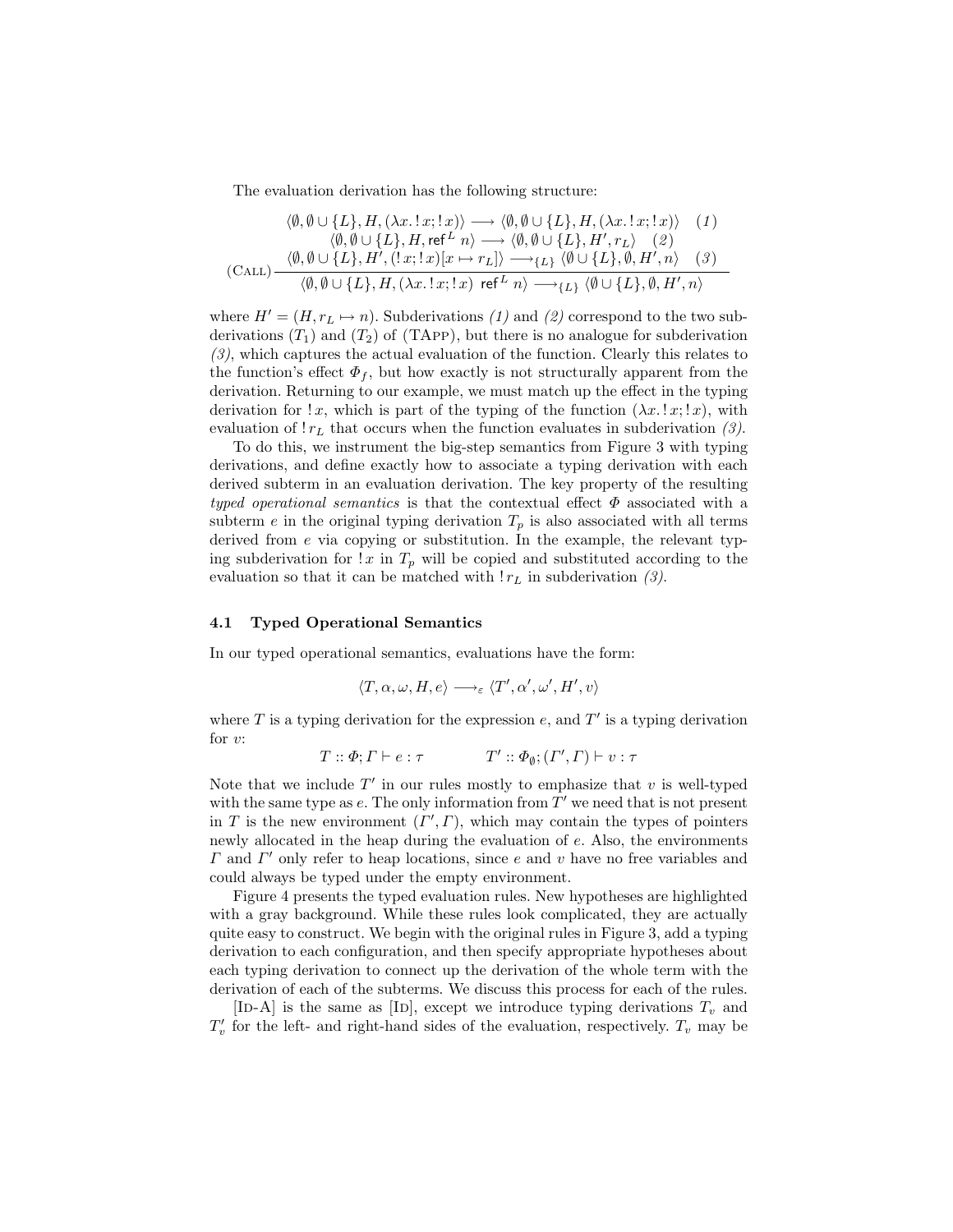$$
[\text{ID-A}] \frac{T_v :: \Phi_i, \Gamma \vdash v : \tau \qquad T'_v :: \Phi_\emptyset; \Gamma \vdash v : \tau \qquad}{(T_v, \alpha, \omega, H, v) \longrightarrow \phi \ (T'_v, \alpha, \omega, H, v)}
$$
\n
$$
\langle T', \alpha, \omega, H, e \rangle \longrightarrow_{\varepsilon} \langle T_v, \alpha', \omega', H', v \rangle \qquad r \notin \text{dom}(H)
$$
\n
$$
T :: \Phi_i, \Gamma \vdash \text{ref}^{\varepsilon} \tau \qquad T'_v :: \Phi'_j, \Gamma' \vdash e : \tau \tau \qquad T'_v :: \Phi'_j, \Gamma \vdash e : \tau \qquad T'_v :: \Phi'_j, \Gamma \vdash e : \tau \qquad T'_v :: \Phi'_j, \Gamma \vdash e : \tau \qquad T'_v :: \Phi'_j, \Gamma \vdash e : \tau \qquad T'_v :: \Phi'_j, \Gamma \vdash e : \tau \qquad T'_v :: \Phi_i, \Gamma \vdash e : \tau \qquad T'_v :: \Phi_i, \Gamma \vdash e : \tau \qquad T'_v :: \Phi_i, \Gamma \vdash e : \tau \qquad T'_v :: \Phi_i, \Gamma \vdash e : \tau \qquad T'_v :: \Phi_i, \Gamma \vdash e : \tau \vdash f \qquad T_v :: \Phi_0; \Gamma' \vdash H'_v) : \tau
$$
\n
$$
[\text{DEREF-A}] \frac{\varphi' \leq \varphi}{(T, \alpha, \omega, H, e) \longrightarrow_{\varepsilon} \langle T, \alpha', \omega' \cup \{L\}, H', r_L) \qquad r \in \text{dom}(H')}{T : \alpha, \alpha, \omega, H, e} \qquad \tau' \leq \tau \qquad T'_v :: \Phi_1; \Gamma \vdash e : \tau \varepsilon \tau \qquad T'_v :: \Phi_1; \Gamma \vdash e : \tau \varepsilon \tau \qquad T'_v :: \Phi_1; \Gamma \vdash e : \tau \varepsilon \tau \qquad T'_v :: \Phi_1; \Gamma \vdash H'_v) : \tau
$$
\n
$$
\langle T_2, \alpha_1, \omega_1, H_1, e_2 \rangle \longrightarrow_{\varepsilon_2} \langle T_v, \alpha_2, \omega_2 \cup \{L\}, \langle H_2, r \mapsto v', v \rangle, v \rangle
$$
\n
$$
T : \Phi_i, \Gamma \vdash e_
$$

Fig. 4. Typed operational semantics

any typing derivation that assigns a type to v. Here, and in the other rules in the typed operational semantics, we allow subsumption in the typing derivations on the left-hand side of a reduction. Thus  $T_v$  may type the value v under some effect  $\Phi$  that is not  $\Phi_{\emptyset}$ . The output typing derivation  $T'_{v}$  is the same as  $T_{v}$ , except it uses the effect  $\Phi_{\emptyset}$  (recall the only information we use from  $T_v'$  is the new environment, which is this case is unchanged from  $T_v$ ).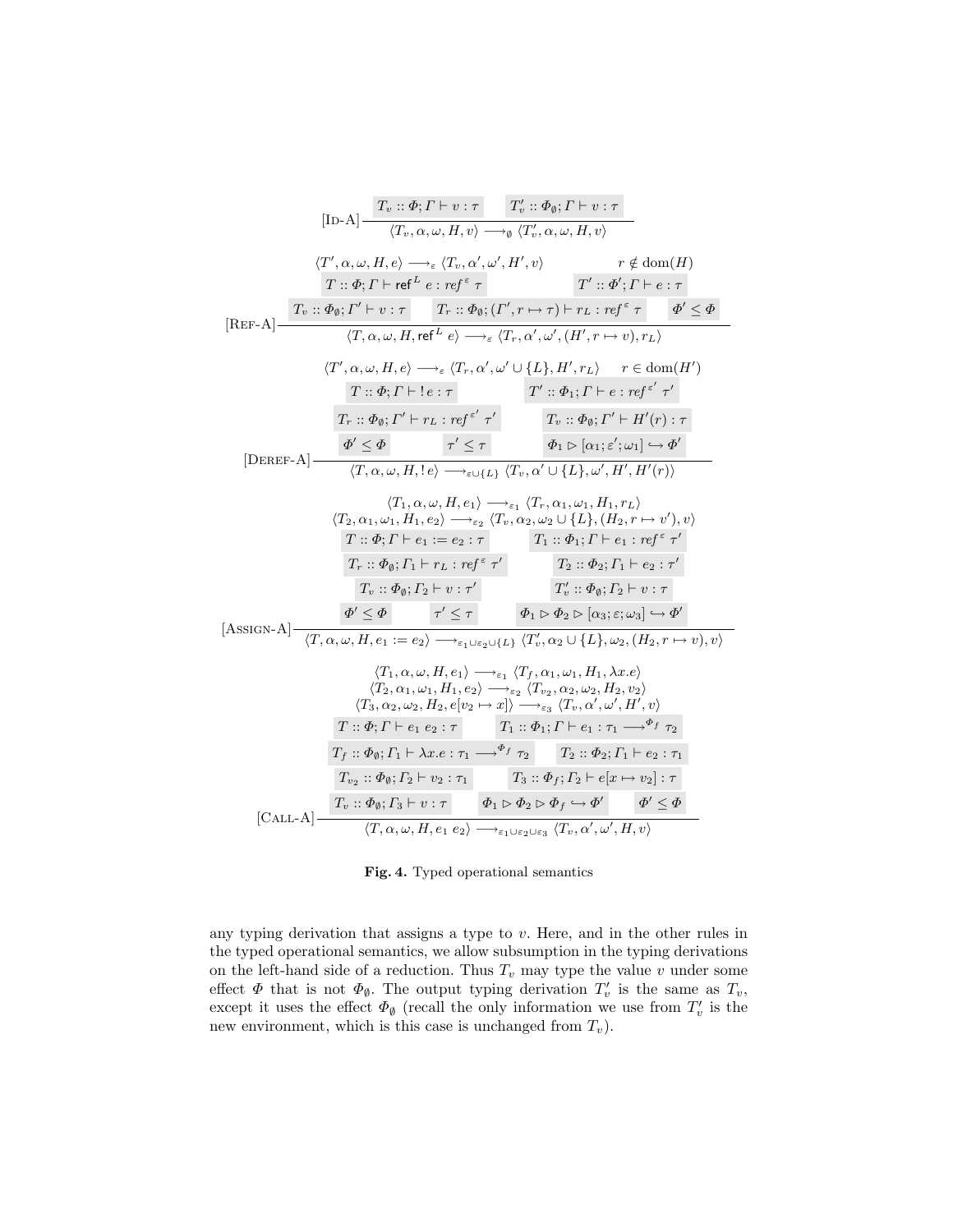[REF-A] is a more complicated case. Here the typing derivation  $T$  must (by observation of the rules in Figure 2) assign ref<sup>L</sup> e a type ref<sup>ε</sup>  $\tau$  and some effect  $\Phi$ . By inversion, then, we know that T must in fact assign the subterm e the type  $\tau$  as witnessed by some typing derivation  $T'$ , which we use in the typed evaluation of e. We allow  $\Phi' \leq \Phi$  to account for subsumption applied to the term ref<sup>L</sup> e. Note that this rule does not specify how to construct T' from T. Later on, we will prove that if there is a valid standard reduction of a well-typed term, then there is a valid typed reduction of the same term. Continuing with the rule, our semantics assigns some typing derivation  $T_v$  to v. Then the output typing derivation  $T_r$  should assign a type to  $r_L$ . Hence we take the environment  $\Gamma'$  from  $T_v$ , which contains types for locations in the heap allocated thus far, and extend it with a new binding for r of the correct type.

[DEREF-A] follows the same pattern as above. Given the initial typing derivation T of the term  $!e$ , we assume there exists a typing derivation  $T'$  of the appropriate shape for subterm e. Reducing e yields a new typing derivation  $T_r$ , and the final typing derivation  $T_v$  assigns the type  $\tau$  to the value  $H'(r)$  returned by the dereference. As above, we add subtyping constraints  $\Phi' \leq \Phi$  and  $\tau' \leq \tau$  to account for subsumption of the term ! e. The most interesting feature of this rule is the last constraint,  $\Phi_1 \triangleright [\alpha_1; \varepsilon'; \omega_1] \hookrightarrow \Phi'$ , which states that the effect  $\Phi \ge \Phi'$ of the whole expression  $!e$  (from typing derivation  $T$ ) must contain the effect  $\Phi_1$  of e followed by some contextual effect containing standard effect  $\varepsilon'$ . Again, we will prove below that it is always possible to construct a typed derivation that satisfies this constraint, intuitively because [DEREF] from Figure 2 enforces exactly the same constraint. [AssIGN-A] is similar to [DEREF].

[Call-A] is the most complex of the four rules, but the approach is exactly the same as above. Starting with typing derivation  $T$  for the function application, we require that there exist typing derivations  $T_1$  and  $T_2$  for  $e_1$  and  $e_2$ , where the type of  $e_2$  is the domain type of  $e_1$ . Furthermore,  $T_f$  and  $T_{v_2}$  assign the same types as  $T_1$  and  $T_2$ , respectively. Then by the substitution lemma, we know there exists a typing derivation  $T_3$  that assigns type  $\tau$  to the function body e in which the formal x is mapped to the actual  $v_2$ . The output typing derivation  $T_v$  assigns v the same type  $\tau$  as  $T_3$  assigns to the function body. We finish the rule with the usual effect sequencing and subtyping constraints.

#### 4.2 Soundness

The semantics in Figure 4 precisely associate a typing derivation—and most importantly, a contextual effect—with each subterm in an evaluation derivation. We prove soundness in two steps. First, we argue that given a typing derivation of a program and an evaluation derivation according to the rules in Figure 3, we can always construct a typed evaluation derivation.

Lemma 3 (Typed evaluation derivations exist). If  $T :: \Phi; \Gamma \vdash e : \tau$  and  $D::\langle \alpha, \omega, H, e \rangle \longrightarrow_{\varepsilon} \langle \alpha' \omega', H', v \rangle$  where  $\Gamma \vdash H$ , then there exists  $T_v$  such that

$$
\langle T, \alpha, \omega, H, e \rangle \longrightarrow_{\varepsilon} \langle T_v, \alpha', \omega', H', v \rangle
$$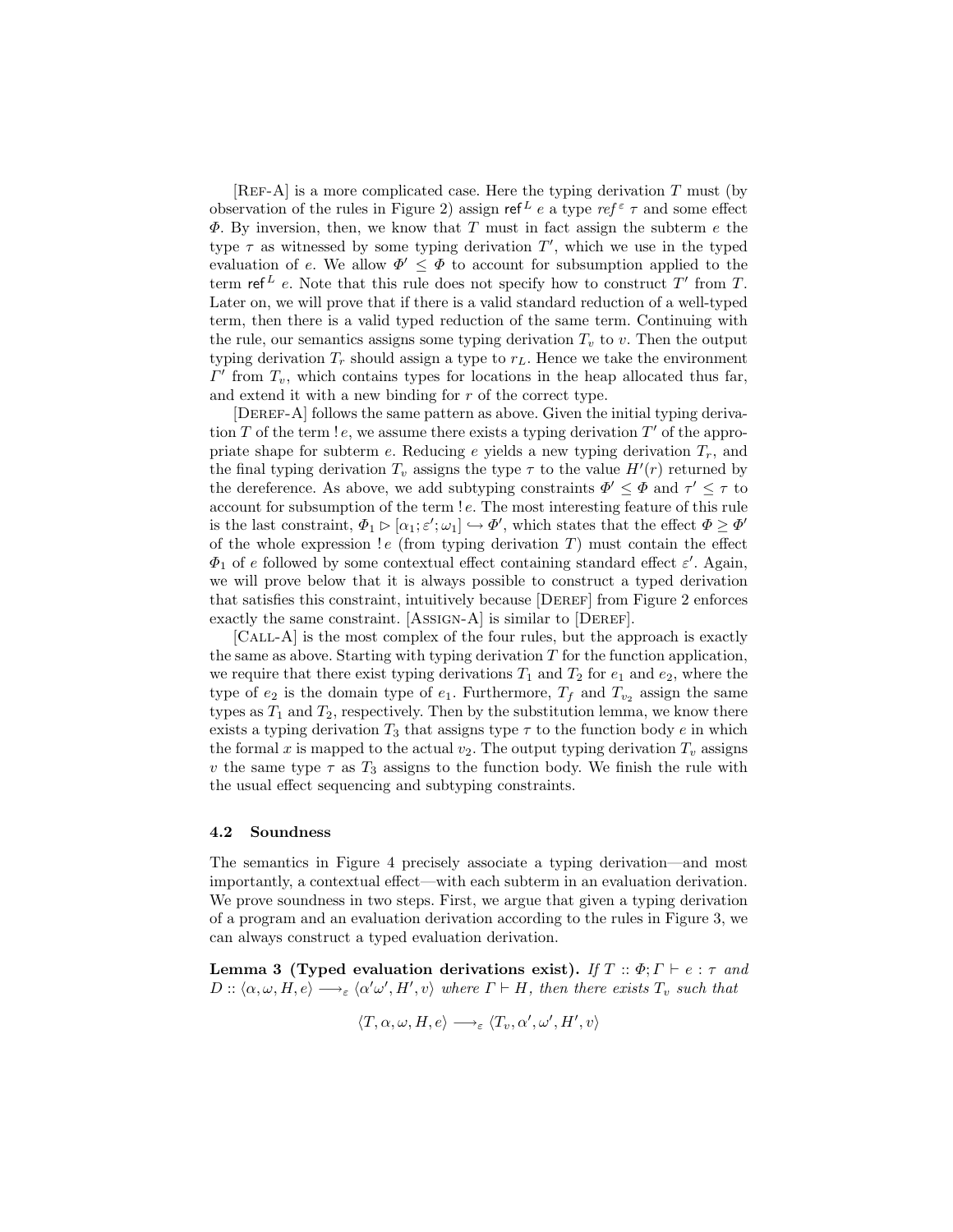The proof is by induction on the evaluation derivation  $D$ . For each case, we show we can always construct a typed evaluation by performing inversion on the typing derivation  $T$ , using  $T$ 's premises to apply the corresponding typed operational semantics rule. Due to subsumption, we cannot perform direct inversion on T. Instead, we used a number of inversion lemmas (not shown) that generalize the premises of the syntax-driven typing rule that applies to e, for any number of following [TSub] applications.

Next, we prove that if we have a typed evaluation derivation, then the contextual effects assigned in the derivation soundly model the actual run-time effects. Since contextual effects are non-compositional, we reason about the soundness of contextual effects in a derivation in relation to its context inside a larger derivation. To do that, we use  $E_1 \in E_2$  to denote that  $E_1$  is a subderivation of  $E_2$ . We define the subderivation relation inductively on evaluation derivations in the typed operational semantics, with base cases corresponding to each evaluation rule, and one inductive case for transitivity. For example, given an application of [Call-A] (uninteresting premises omitted):

$$
E_1 :: \langle T_1, \alpha, \omega, H, e_1 \rangle \longrightarrow_{\varepsilon_1} \langle T_f, \alpha_1, \omega_1, H_1, \lambda x. e \rangle
$$
  
\n
$$
E_2 :: \langle T_2, \alpha_1, \omega_1, H_1, e_2 \rangle \longrightarrow_{\varepsilon_2} \langle T_{v_2}, \alpha_2, \omega_2, H_2, v_2 \rangle
$$
  
\n
$$
E_3 :: \langle T_3, \alpha_2, \omega_2, H_2, e[v_2 \mapsto x] \rangle \longrightarrow_{\varepsilon_3} \langle T_v, \alpha', \omega', H', v \rangle
$$
  
\n
$$
E :: \langle T, \alpha, \omega, H, e_1 \ e_2 \rangle \longrightarrow_{\varepsilon_1 \cup \varepsilon_2 \cup \varepsilon_3} \langle T', \alpha', \omega', H, v \rangle
$$

we have  $E_1 \in E$ ,  $E_2 \in E$  and  $E_3 \in E$ . The subderivation relationship is also transitive, i.e., if  $E_1 \in E_2$  and  $E_2 \in E_3$  then  $E_1 \in E_3$ .

The following lemma states that if  $E_2$  is an evaluation derivation whose contextual effects are sound (premises  $2, 5$ , and  $6$ ) and  $E_1$  is a subderivation of  $E_2$  (premise 3), then the effects of  $E_1$  are sound (conclusions 2 and 3).

#### Lemma 4 (Soundness of sub-derivation contextual effects). If

1.  $E_1$  ::  $\langle T_1, \alpha_1, \omega_1, H_1, e_1 \rangle \longrightarrow_{\varepsilon_1} \langle T_{v_1}, \alpha'_1, \omega'_1, H'_1, v_1 \rangle$  with  $T_1$  ::  $\Phi_1$ ;  $T_1 \vdash e_1$  :  $\tau_1$ , 2.  $E_2$ ::  $\langle T_2, \alpha_2, \omega_2, H_2, e_2 \rangle \longrightarrow_{\varepsilon_2} \langle T_{v_2}, \alpha'_2, \omega'_2, H'_2, v_2 \rangle$  with  $T_2$ :  $\Phi_2$ ;  $\Gamma_2 \vdash e_2 : \tau_2$ , 3.  $E_1 \in E_2$ 4.  $\Gamma_2 \vdash H_2$ 5.  $\alpha_2 \subseteq \Phi_2^{\alpha}$ 6.  $\omega_2 \subseteq \Phi_2^{\omega}$ 

then

1. 
$$
\Gamma_1 \vdash H_1
$$
  
\n2.  $\alpha_1 \subseteq \Phi_1^{\alpha}$   
\n3.  $\omega_1 \subseteq \Phi_1^{\omega}$ 

The proof is by induction on  $E_1 \in E_2$ . The work occurs in the base cases of the ∈ relation, and the transitivity case trivially applies induction.

The statement of Lemma 4 may seem odd: we assume a derivation's effects are sound and then prove the soundness of the effects of its subderivation(s).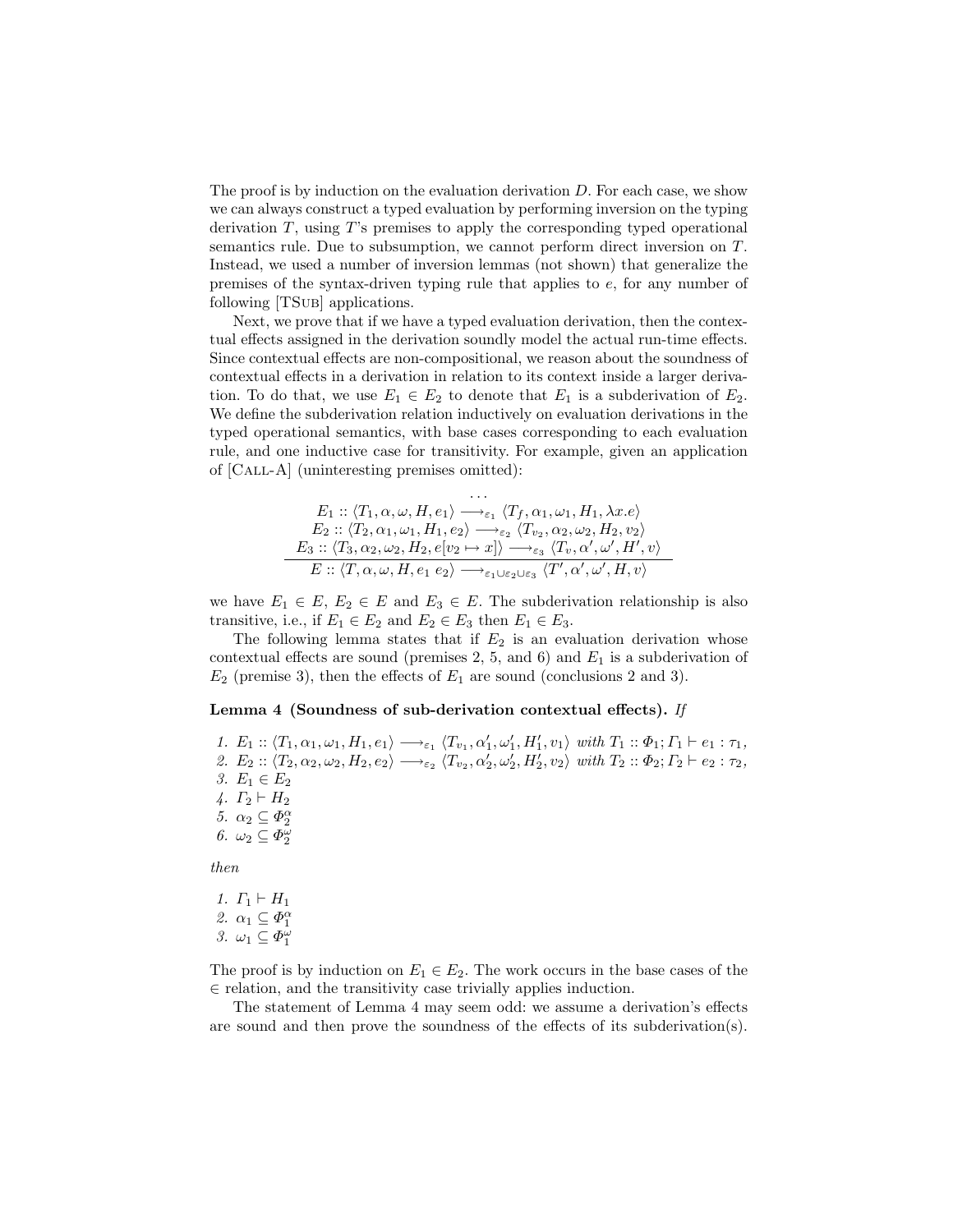Nevertheless, this technique is efficacious. If  $E_2$  is the topmost derivation (for the whole program) then the lemma can be trivially applied for  $E_2$  and any of its subderivations, as  $\alpha_2$  and  $\omega'_2$  will be  $\emptyset$ , and thus trivially approximated by the effects defined in  $\Phi_2$ . Given this, and the fact (from Lemma 3) that typed derivations always exist, we can easily state and prove contextual effect soundness.

**Theorem 2 (Contextual Effect Soundness).** Given a program  $e_p$  with no free variables, a typing derivation  $T$  and a (standard) evaluation  $D$  according to the rules in Figure 3, we can construct a typed evaluation derivation

$$
E::\langle T,\emptyset,\varepsilon_p,\emptyset,e_p\rangle \longrightarrow_{\varepsilon_p} \langle T_v,\varepsilon_p,\emptyset,H,v\rangle
$$

such that for every subderivation  $E'$  of  $E$ :

$$
E' :: \langle T', \alpha, \omega, H, e \rangle \longrightarrow_{\varepsilon} \langle T_v, \alpha', \omega', H', v \rangle
$$

with  $T' :: \Phi; \Gamma \vdash e : \tau$ , it is always the case that  $\alpha \subseteq \Phi^{\alpha}, \varepsilon \subseteq \Phi^{\varepsilon}$ , and  $\omega' \subseteq \Phi^{\omega}$ .

This theorem follows as a corollary of Lemma 2, Lemma 3 and Lemma 4, since the initial heap and  $\Gamma$  are empty, and the whole program is typed under  $[\emptyset; \varepsilon; \emptyset]$ , where  $\varepsilon$  soundly approximates the effect of the whole program by Theorem 1.

The full (paper) proof can be found in a technical report [6].

### 5 Mechanization

We encoded the above formalization and soundness proof using the Coq proof assistant. The source code for the formalization and the proof scripts can be found at http://www.cs.umd.edu/projects/PL/contextual/contextual-coq.tgz. We were pleased that the mechanization of the system largely followed the paper proof, with only a few minor differences.

First, we used the framework developed by Aydemir et al. [1] for modeling bound and named variables, whereas the paper proof assumes alpha equivalence of all terms and does not reason about capturing and renaming.

Second, Lemma 4 states a property of all subderivations of a derivation. On paper, we had left the definition of subderivation informal, whereas we had to formally define it in Coq. This was straightforward if tedious. In Coq we defined  $E \in E'$ , described earlier, as an inductive relation, with one case for each premise of each evaluation rule.

While our mechanized proof is similar to our paper proof, it does have some awkwardness. Our encoding of typed operational semantics is dependent on typing derivations, and the encoding of the subderivation relation is dependent on typed evaluations. This causes the definitions of typed evaluations and subderivations to be dependent on large sets of variables, which decreases readability. We were unable to use Coq's system for implicit variables to address this issue, due to its current limitations.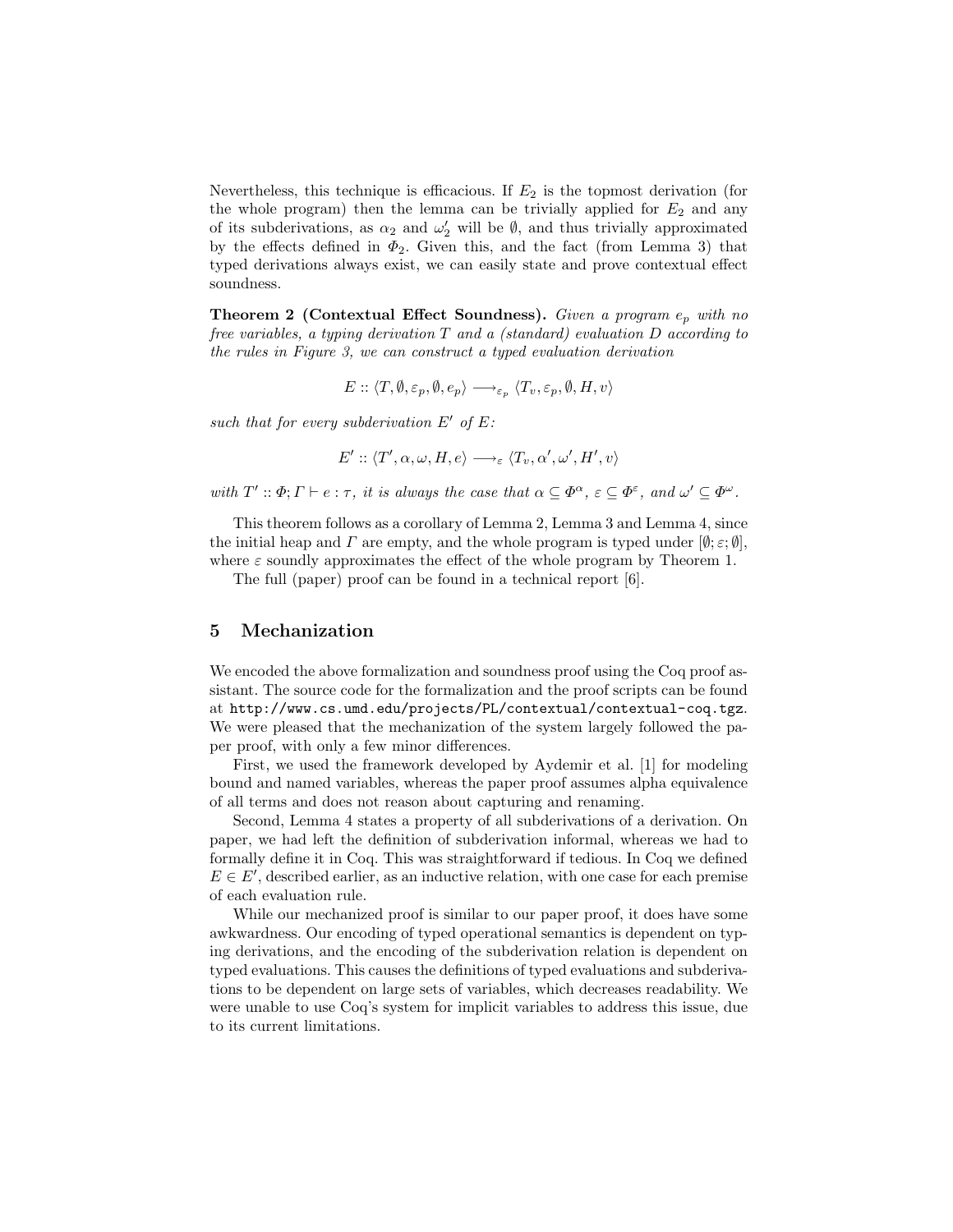In total, the formalization and proof scripts for the contextual effect system takes 5,503 lines of Coq, of which we wrote 2,692 lines and the remaining 2,811 lines came from Aydemir et al [1]. It took the first author approximately ten days to encode the definitions and lemmas and do the proofs, starting from minimal Coq experience, limited to attending a tutorial at POPL 2008. It took roughly equal time and effort to construct the encodings as to do the actual proofs. In the process of performing the proofs, we discovered some typographical errors in the paper proof, and we found some cases where we had failed to account for possible subsumption in the type and effect system. Perhaps the biggest insight we gained was that to prove Lemma 4, we needed to do induction on the subderivation relation, rather than on the derivation itself.

## 6 Related Work

Our original paper on contextual effects [7] presented the same type system and operational semantics shown in Sections 2 and 3, but placed scant emphasis on the details of the proof of soundness in favor of describing novel applications. Indeed, we felt that the proof technique described in the published paper was unnecessarily unintuitive and complicated, and that led us to ultimately discover the technique presented in this paper. To our knowledge, ours is the first mechanized proof of a property of typing and evaluation derivations that depends on the positions of subderivations in the super-derivation tree.

Type and effect systems [5, 8, 11] are widely used to statically enforce restrictions, check properties, or in static analysis to infer the behavior of computations [4, 9, 3, 10, 12]. Some more detailed comparisons with these systems can be found in our previous publication [7]. Talpin and Jouvelot [11] use a big-step operational semantics to prove standard effect soundness. In their system, operational semantics are not annotated with effects. Instead, the soundness property is that the static effect, unioned with a static description of the starting heap, describes the heap at the end of the computation. In addition to addressing contextual effects, our operational semantics can also be used as a definition of the actual effect (prior, standard, or future) of the computation, regardless of the static system used to infer or check effects. The soundness property for standard effects by Talpin and Jouvelot immediately follows for our system from Theorem 1.

### 7 Conclusions

This paper presents the proof of soundness for contextual effects [7]. We have mechanized and verified the proof using the Coq proof assistant.

Contextual effect soundness is interesting because the soundness of the effect of  $e$  depends on the *position* of  $e$ 's evaluation within the evaluation derivation of the whole program  $e_p$ . That is, the prior and future effects of e depend not on the evaluation of  $e$  itself, but rather on the evaluation of  $e_p$  prior to, and after, evaluating e, respectively. Adding further complication, a subterm e within the